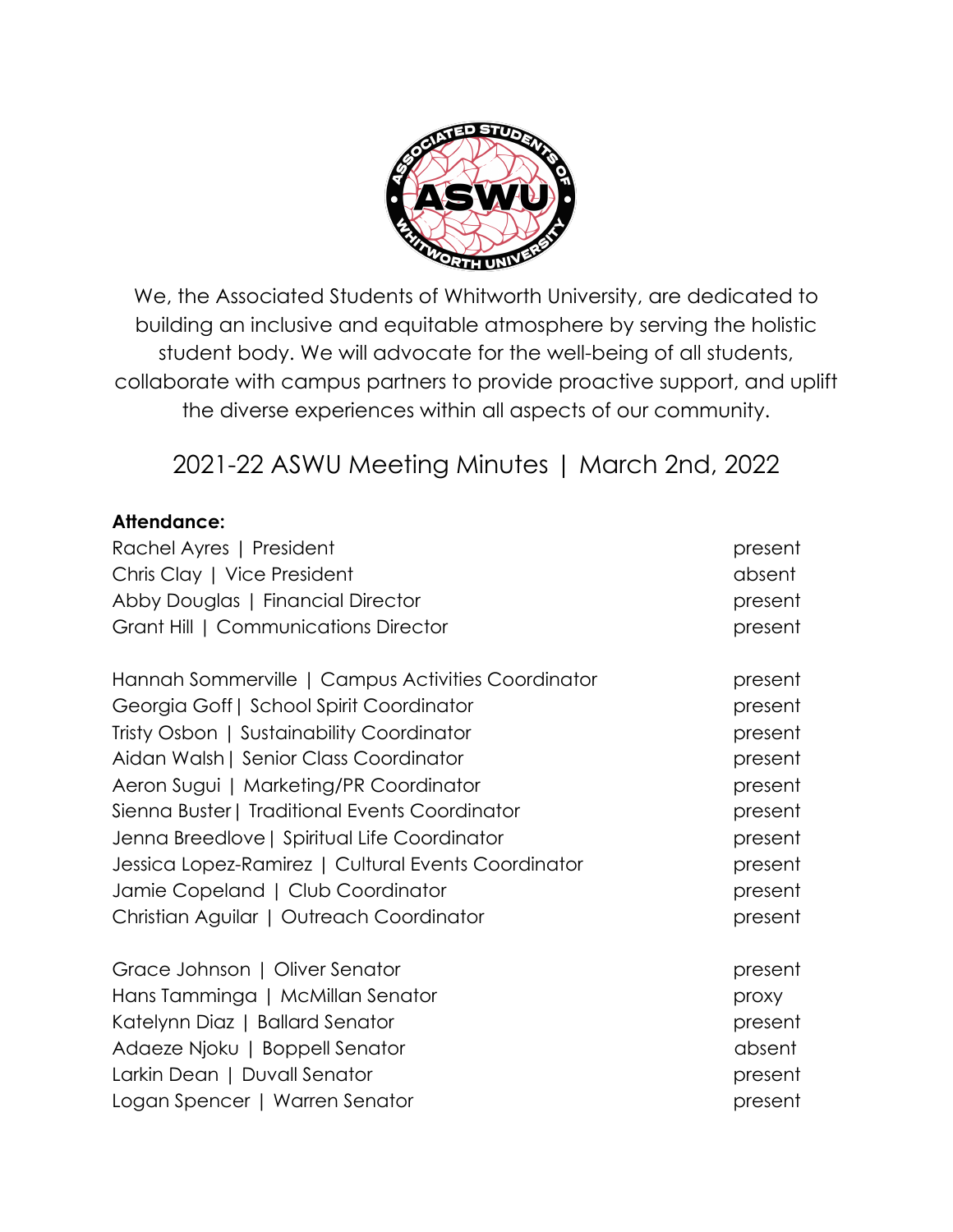| Samie Schaffer   Arend Senator              | present |
|---------------------------------------------|---------|
| Rebecca Kay   Stewart Senator               | present |
| Kyle Marquez   Baldwin-Jenkins Senator      | present |
| Reeshika Sharma   Off-Campus Senator        | present |
| Michael Lie   International Student Senator | present |
| Payton Wyatt   Neighborhood Senator         | present |
| Munya Fashu-Kanu   Off Campus Rep           | late    |
| Marie Fenske   Off Campus Rep               | present |
| Courtney Cossette   Off Campus Rep          | present |
| Jamie Furr   Off Campus Rep                 | present |
| Makayla Pugmire   Off Campus Rep            | present |
| Michelle Lie   Incoming Student Rep         | present |
| Elisa Vigil   Incoming Student Rep          | late    |
| Hannah Loesch   Village Rep                 | present |

 $\_$  , and the set of the set of the set of the set of the set of the set of the set of the set of the set of the set of the set of the set of the set of the set of the set of the set of the set of the set of the set of th

\_\_\_\_\_\_\_\_\_\_\_\_\_\_\_\_\_\_\_\_\_\_\_\_\_\_\_\_\_\_\_\_\_\_\_\_\_\_\_\_\_\_\_\_\_\_\_\_\_\_\_\_\_\_\_\_\_\_\_\_\_\_\_\_\_\_\_\_\_\_\_\_\_\_\_\_\_\_

Meeting brought to order at 1700.

Mission statement read by Jamie C.

#### *Motion to Approve Minutes*

Moved by Kyle, Seconded by Jamie F

Discussion: None

In favor: 18 | Opposed: 0 | Abstaining 0 Motion passes

#### **Club Coordinator Updates**

Jamie C: Today we have Pre-OT club for club updates.

- Pre-OT

Tiana: Hi I am Tiana the president of Pre-OT club. Last semester we had our first semester as a club, so we have been getting things done. We had events last semester and our biggest was the pre-OT info night. A group of people from the doctorate of OT department were present to talk about their jobs. This semester

 $\_$  , and the set of the set of the set of the set of the set of the set of the set of the set of the set of the set of the set of the set of the set of the set of the set of the set of the set of the set of the set of th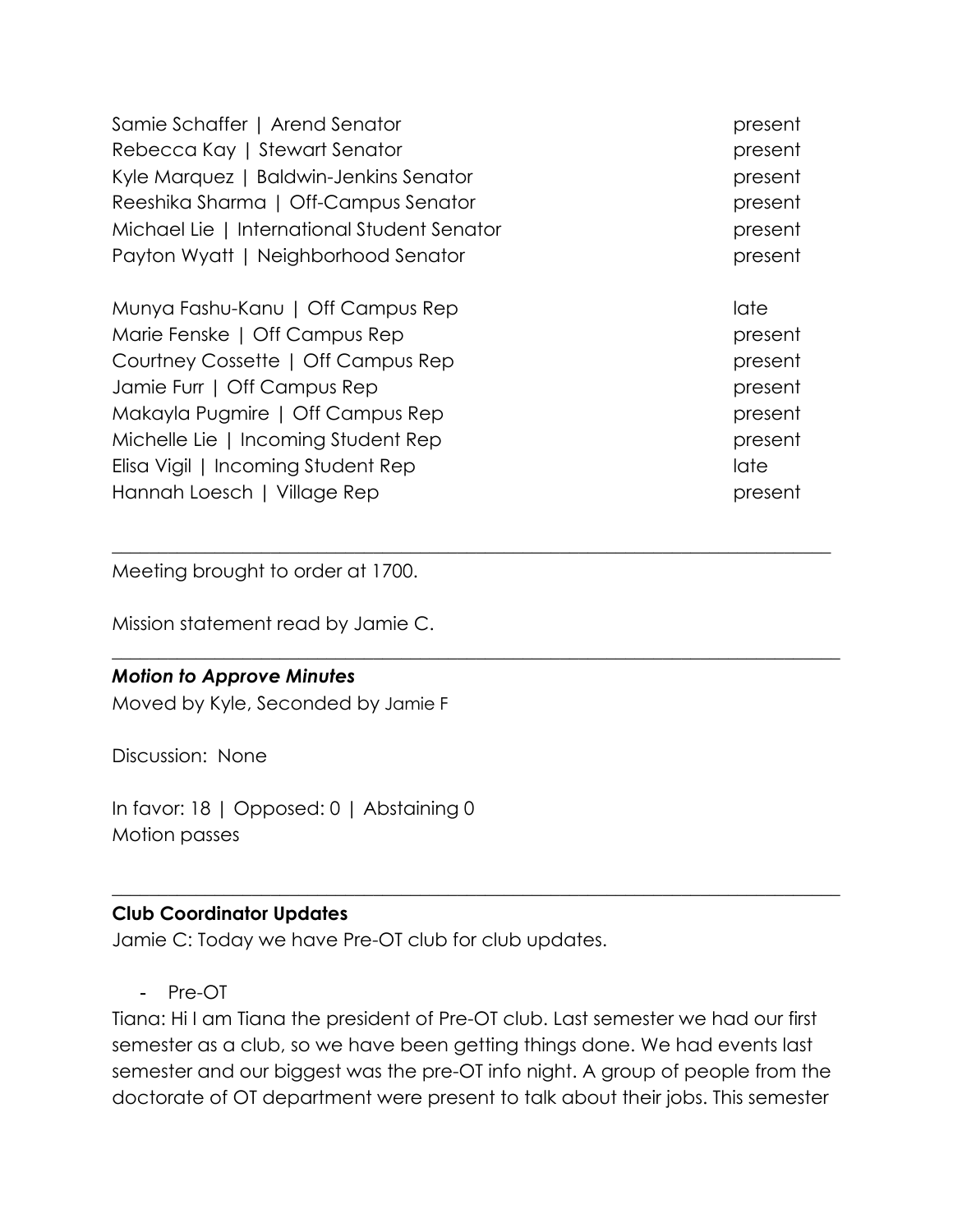our big event is not set in stone yet, but it is a panel of speakers to spread the word about OT and bring more to campus. I am hoping faculty from the doctoral program will join us. One idea we had was an OT demonstration event to show students what we do and the job to get people interested in the program. Our email is on the screen.

Jamie c: Any questions?

- Club Chartering: Association of Minorities in STEM Jamie C: I sent the updated constitution last week. Look in your emails, we are also voting on a speaker artist proposal next week. Luis and Esther are here to tell us anything additional and answer questions and

then we will vote. Luis: This is Esther the VP. We changed our name to Association of Minorities in

STEM because feedback we realize we want to be as inclusive as possible and opening it to all STEM allows for more people to join. We will have the same goals and values, but more people are included.

Makayla: Last week you mentioned speakers and things, after expanding, how will you tackle the speakers you will hold this year?

Esther: This semester if approved will be more medicine focused because speakers were booked with pre-med in mind but through expanding to STEM, we will have more science or lab speakers rather than just physicians or professors in medicine. We are expanding to include engineers or physicists or other fields.

# *Motion to Approve the Association of Minorities in STEM*

Moved by Makayla, Seconded by Larkin

Discussion:

Grace: I think it sounds great. It opens the door for more people, and I think minorities in stem is a good way to connect with the community. It's a great idea and I like the progression from last week.

Georgia: I love the idea and it's something necessary for our campus and its demographics. Also, by reading the tone and body language of them, they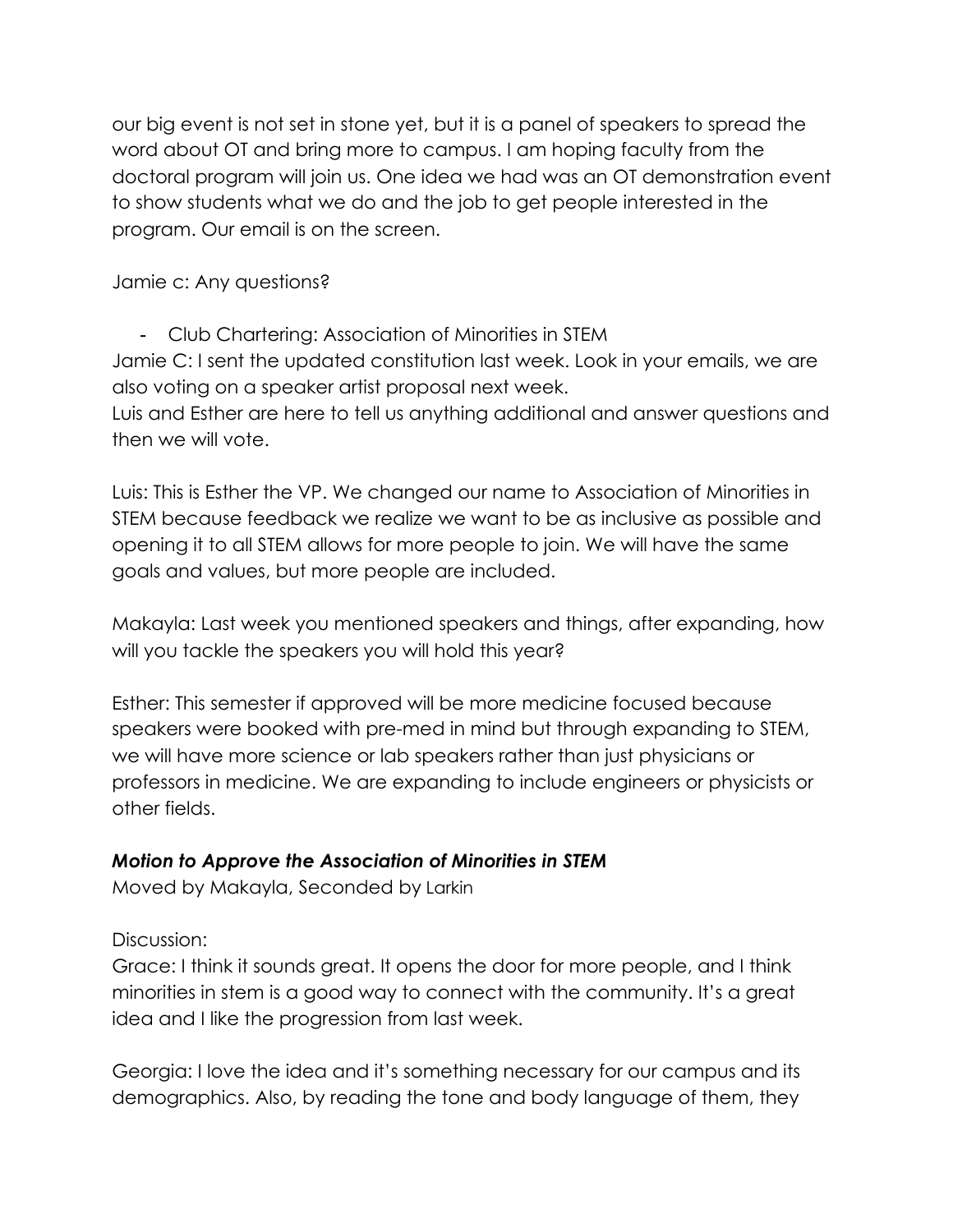seemed open to being more inclusive which was great. I can't vote but I'm for it.

Makayla: I hoped they would diversify by us tabling and its exciting to approve this because one thing we tend to narrow in on when we focus on one club is that we miss overlap with fields. STEM is broad so it's great to see how pre-med interacts with engineering and math etc. Students will be able to cross horizons they wouldn't thought of previously.

Jamie C: I realized this week that bringing in female aspect of minority in stem will be good. A freshman emailed me and asked if we had a female in science club and disappointed that we didn't. I brought up this club and she was excited.

Georgia: Does the term minorities include women in STEM?

Jamie C: It hasn't been said whether or not, but I assume yes. It doesn't say not in the constitution.

 $\_$  , and the set of the set of the set of the set of the set of the set of the set of the set of the set of the set of the set of the set of the set of the set of the set of the set of the set of the set of the set of th

In favor: 19 | Opposed: 0 | Abstaining 0 Motion passes

# **Financial Director Updates**

Capital: \$19,090 Unallocated: \$16,450.35 Travel: \$4,780

Abby: These are the account totals as of March 1. We had an approved requisition for gen action's sex jeopardy event for 20 dollars. Reminder that the deadlines for requisitioning are next Tuesday and March 22.

 $\_$  , and the set of the set of the set of the set of the set of the set of the set of the set of the set of the set of the set of the set of the set of the set of the set of the set of the set of the set of the set of th

#### **President Updates**

- Sodexo Appreciation Cards

Rachel: Today Chris is not here. I have updates from Chris and shoutout to Christian for writing names on the board. We have cards for Sodexo and Abby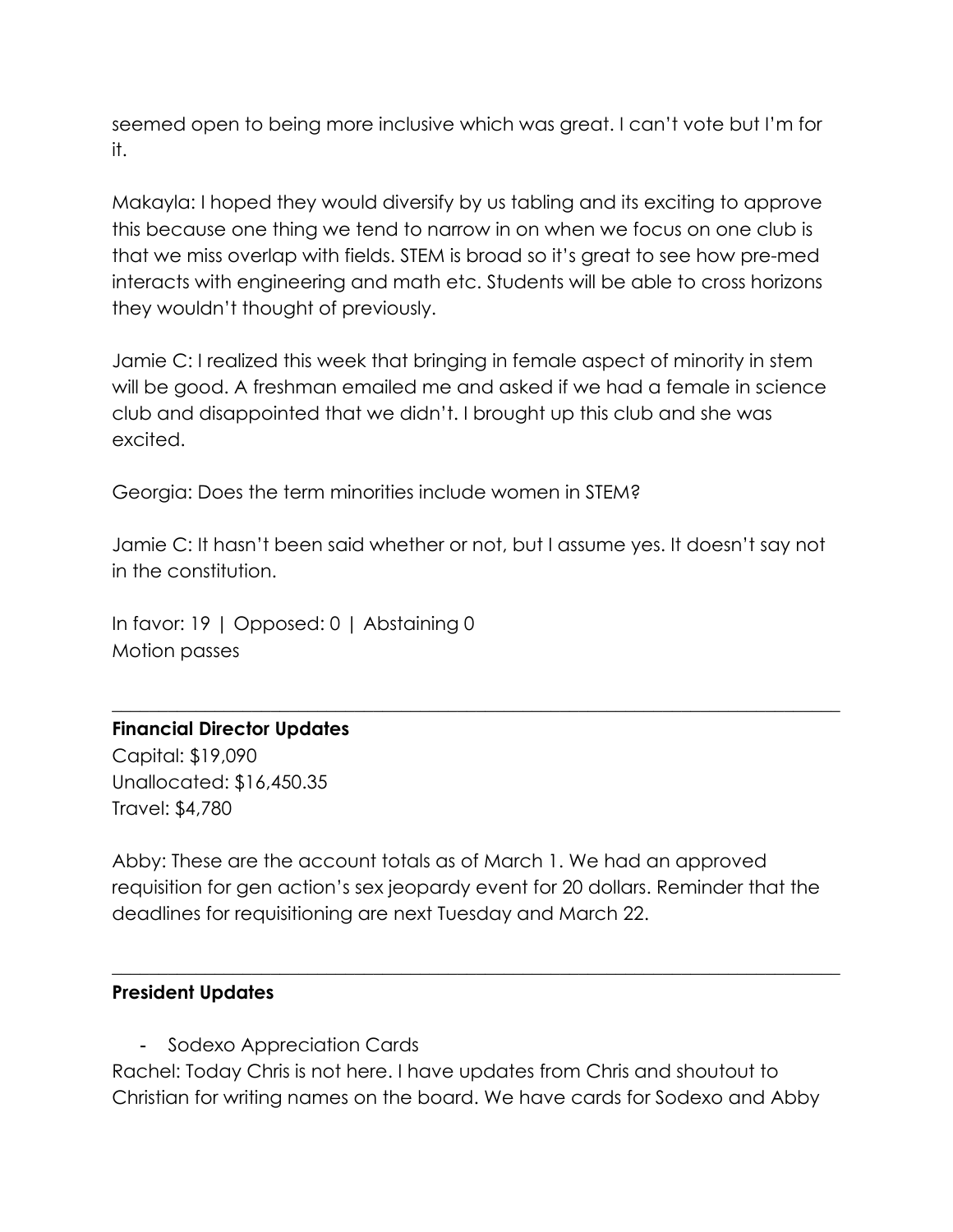handed some out. We are writing things we are thankful for about Sodexo. You can address it to specific staff or someone you know so personalize it if you can. If you did not sign it, please grab one and fill it out and it has to be done today.

- Office Hours and Primetimes

Rachel: From Chris- remember office hours and attending primetimes. Office hours are set up and make sure you are interacting with constituents and different locations to reach people. Send times of your office hours to Jason and Chris. For primetimes attend once a week at least to hear vibes and interact with people. If your budget allows you, you can buy snacks.

# - Leadership Applications

Rachel: Applications are open. I recommend if you can apply, do it. No matter where you go next year you are valued but ASWU would love to have you. Tell freshmen and constituents about the process. March  $8<sup>th</sup>$  is the deadline.

- Meal Cards

Rachel: We will provide meal cards to those, prioritized for off campus and neighborhoods, who came to the meeting today. They are for Sodexo to eat dinner with us as a team.

- Student Highlight

Rachel: Ibu Diop is our student highlight this week. We are thankful for him; he is an RA and on the track team and a BSU leader. We appreciate him.

 $\_$  , and the set of the set of the set of the set of the set of the set of the set of the set of the set of the set of the set of the set of the set of the set of the set of the set of the set of the set of the set of th

#### **Past Events:**

- BSU Harlem Renaissance

Jessica: We had 157 people come to the dance. We catered from feast world kitchen which was yummy. The event was 6-8pm and lots of fun. Some professors stopped by with family that had children. Thank you to everyone who came or helped work the event. I have not done the math yet but maybe 9 dollars a person.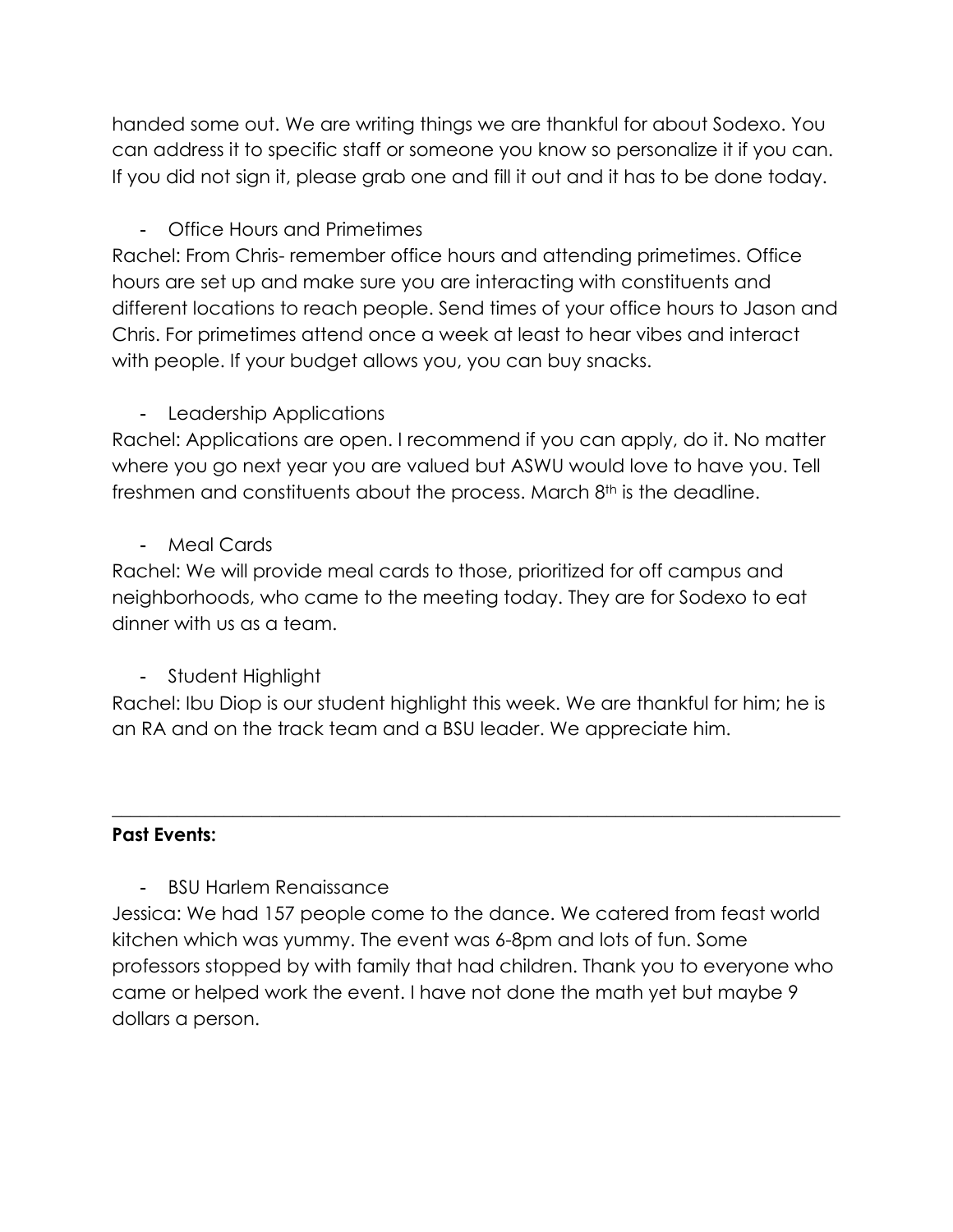Georgia: I loved it. I helped with set up. It was a great community atmosphere. The event was fantastic. There were lots of welcoming and you didn't have to dress up, but you could enjoy yourself no matter what.

Munya: It was great, I couldn't be there, but it was great especially for the Black students on campus who appreciated this event.

# - Interfaith Dialogue

Jenna: It was awesome we had 175+ people. It was about \$2.50 per person in terms of cost. Students seemed to be engaged and curious on the topic and lots of people mentioned it impacted them. The speaker had a great time over the last two days and thank you to those who came to the workshop. It went well.

Makayla: I talked to some constituents who enjoyed it and liked that it was calm and not an escalated event. It was very intellectual. Some people raised concerns on how safe the space was for the Muslim speaker because in the chapel it is in a Christian space which can be intimidating, and they said for future events maybe put it in a neutral space with a more neutral set of speakers because the Christian speaker knew people at the event and it may have been isolating for the Muslim speaker

Jenna: The main event was in the RTT. Were they referring to the chapel as the not safe space?

Makayla: I thought it was in the chapel we can talk more after.

Sienna: I went and heard it was great. The speakers brought in lots of unique perspectives and to see how kind they were was great. Some people thought the moderator was weird and pointed questions to the Muslim speaker. Not any other negative comments

Georgia: I also appreciated it, it was a great space for all students to go and be in a generally safe space for most. I appreciate there were books provided from both theologians. It provided more insight into that world and outlook.

Jamie F: Echoing that. it was facilitated as well as possible with what we had. Jenna received a well-deserved shoutout, there were lots of logistics for that. I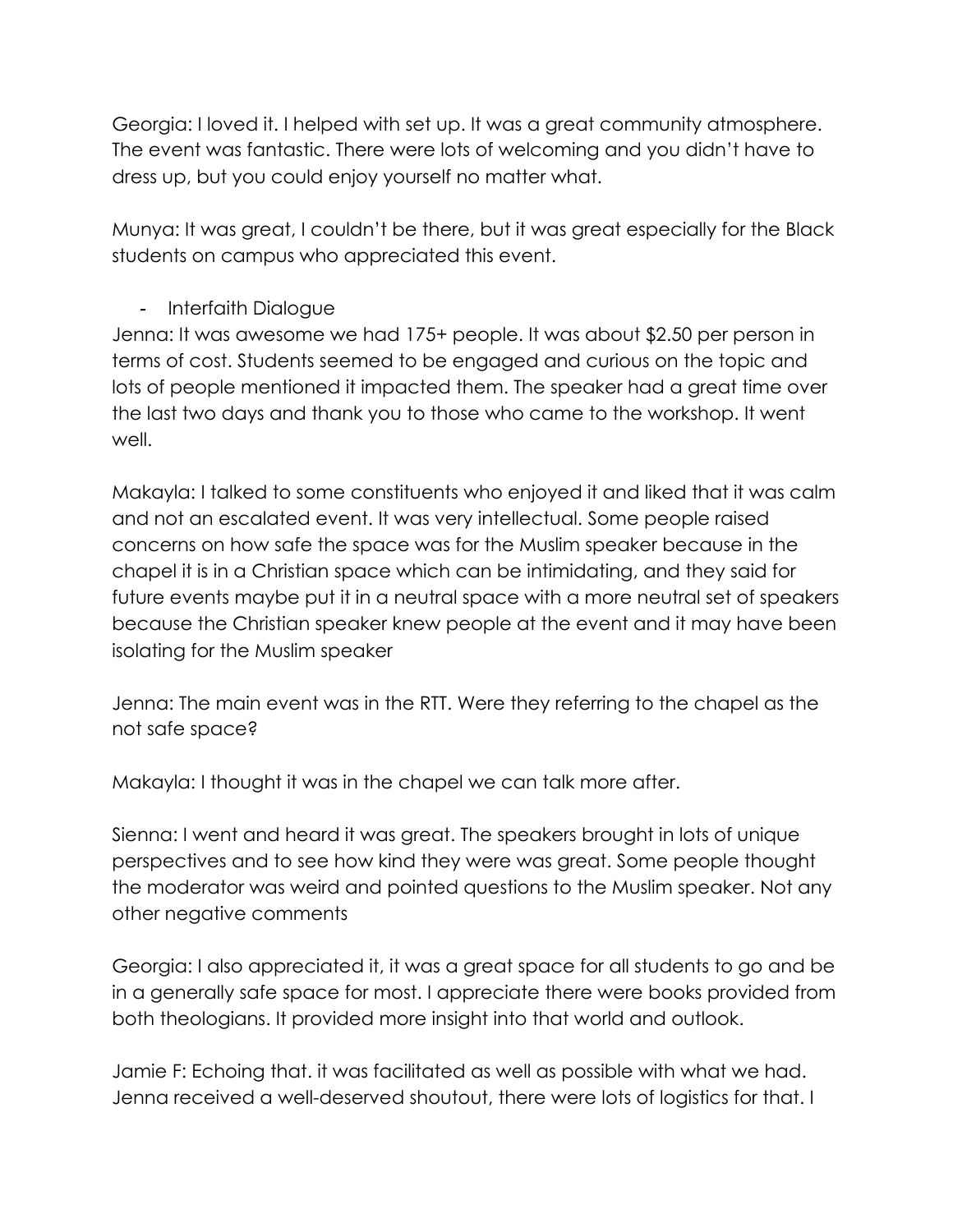sat next to someone who came for food but was drawn into the conversation. The pizza was a good idea.

Rachel: That was a lot of pizza.

Jason: 26 pizzas.

## **Upcoming Events:**

- Club Fair

Jamie C: Tomorrow from 11:30-1:30pm there will 17-18 clubs there. It is in the MPR. If you are around, stop by. I don't need help but if you happen to be there at 11 and want to move tables for 5 min you can stop by.

 $\_$  , and the set of the set of the set of the set of the set of the set of the set of the set of the set of the set of the set of the set of the set of the set of the set of the set of the set of the set of the set of th

- Off Campus Mixer

Reeshika: We have an event on March 10th from 7-9pm in the MPR. There will be lots of games, prizes, shirts decorating, and food like tacos with other snacks. Spread the word and post the poster on your Instagram stories. I will need some help so let me know if you are available.

Grace: Can on campus students come?

Reeshika: You can work it and get in.

Rachel: Are sign ups next week or now?

Reeshika: We can do it now. I need 4 people for set ups, 3 for food and drinks, 2 for check in and shirt distribution, 4 for tear down.

- Awkward Middle School Dance

Katelynn: It is a BMAC event but open to all campus. It is on March 11<sup>th</sup> from 8-11pm in UREC. It is like a dance like middle school but cooler. There will be foursquare and prizes with a raffle for prizes. There will be food and drinks. I will need people to help if possible. I need two people for food and drinks, two for decorations, two for foursquare refs, two for raffle. Arrive at 7pm. If you want to help set up as well let me know.

- Casino Night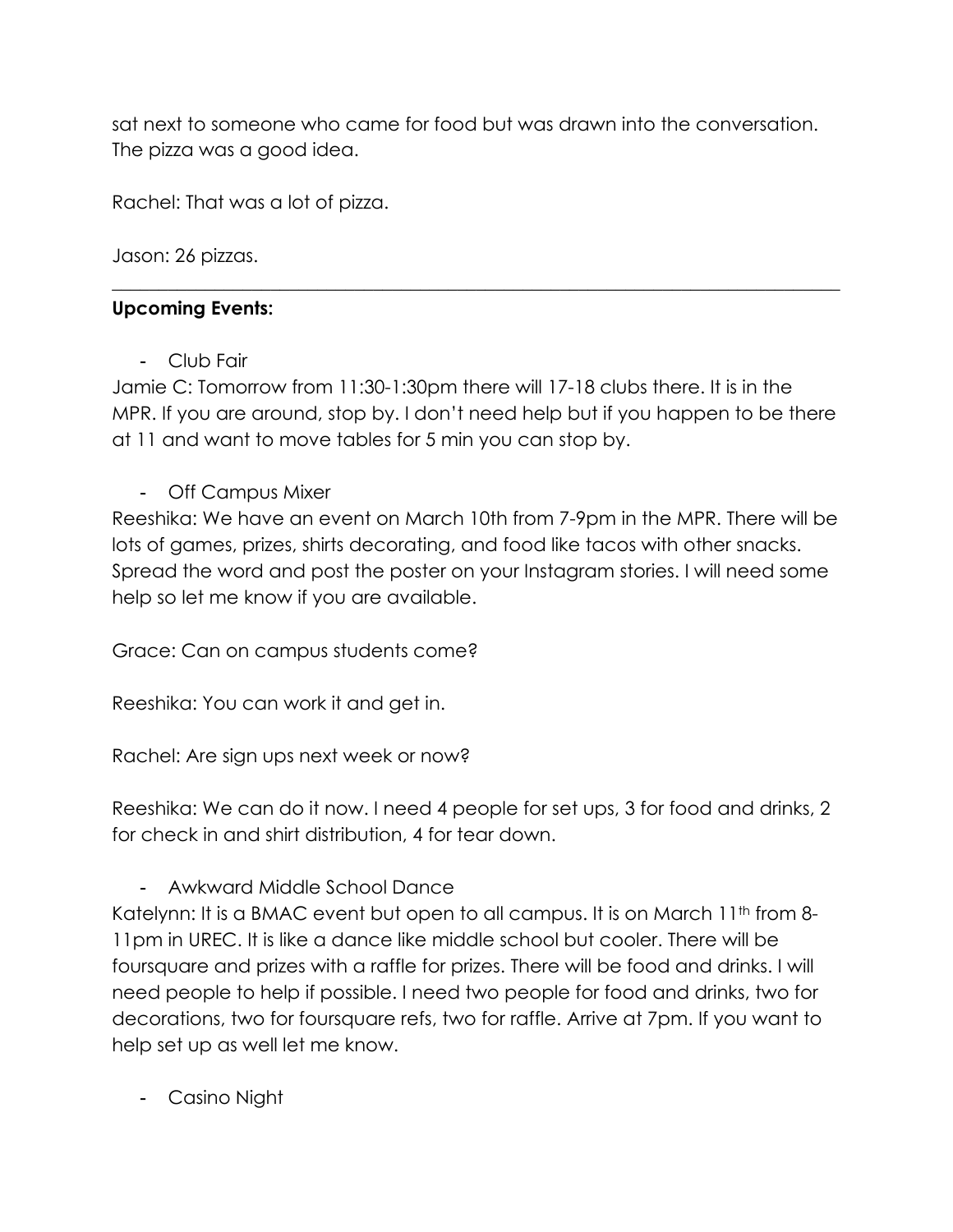Sienna: It is on March  $12<sup>th</sup>$  which is Saturday from 8pm to 11pm in Graves gym. We need 25 dealers and there are 31 ASWU employees amongst other roles needed. You will all be there. If you absolutely cannot come, let me know. We will have poker, roulette, craps, blackjacks, mocktails, \$2000 in prizes. If you have ideas for marketing let me know. There is no dress code. Wear your ASWU t-shirts and name tags.

Aidan: When do you want us to be there?

Jason: We will split the team in half, half will do set up and half will do tear down. I am waiting to hear from the company on arrival time but if you have a preference let Sienna know and we can figure it out. We will have to move a lot of tables so it will take everyone to help.

Sienna: If you are setting up it may be closer to 6:30. Tear down you would be there until 12 or 12:30pm. Thanks for helping. Posters are in the mailboxes. I will scream if you don't take those.

Georgia: Will you send out a group email?

Sienna: Yes. Let me know take down or set up preferences.

Katelynn: Who is an off-campus person to send emails and neighborhood person? I will send a poster to you to send to off campus people

- THRIVE Week

Rachel: This is in two weeks. The execs and I panning yoga, rage room, panel with awesome speakers and mac and cheese, and the culminating event is the Duvoliver pajama dance. More to come next week. Get excited and ready to thrive.

\_\_\_\_\_\_\_\_\_\_\_\_\_\_\_\_\_\_\_\_\_\_\_\_\_\_\_\_\_\_\_\_\_\_\_\_\_\_\_\_\_\_\_\_\_\_\_\_\_\_\_\_\_\_\_\_\_\_\_\_\_\_\_\_\_\_\_\_\_\_\_\_\_\_\_\_

# **Constituency Reports**

# **Incoming Student Reps**:

Elisa: Majority of people I asked said they were excited for spring break. A few more people said they looked forward to diversity monologues and to be real there. There is a huge lack of engagement right now and some would rather stay in their dorms than be out with the community.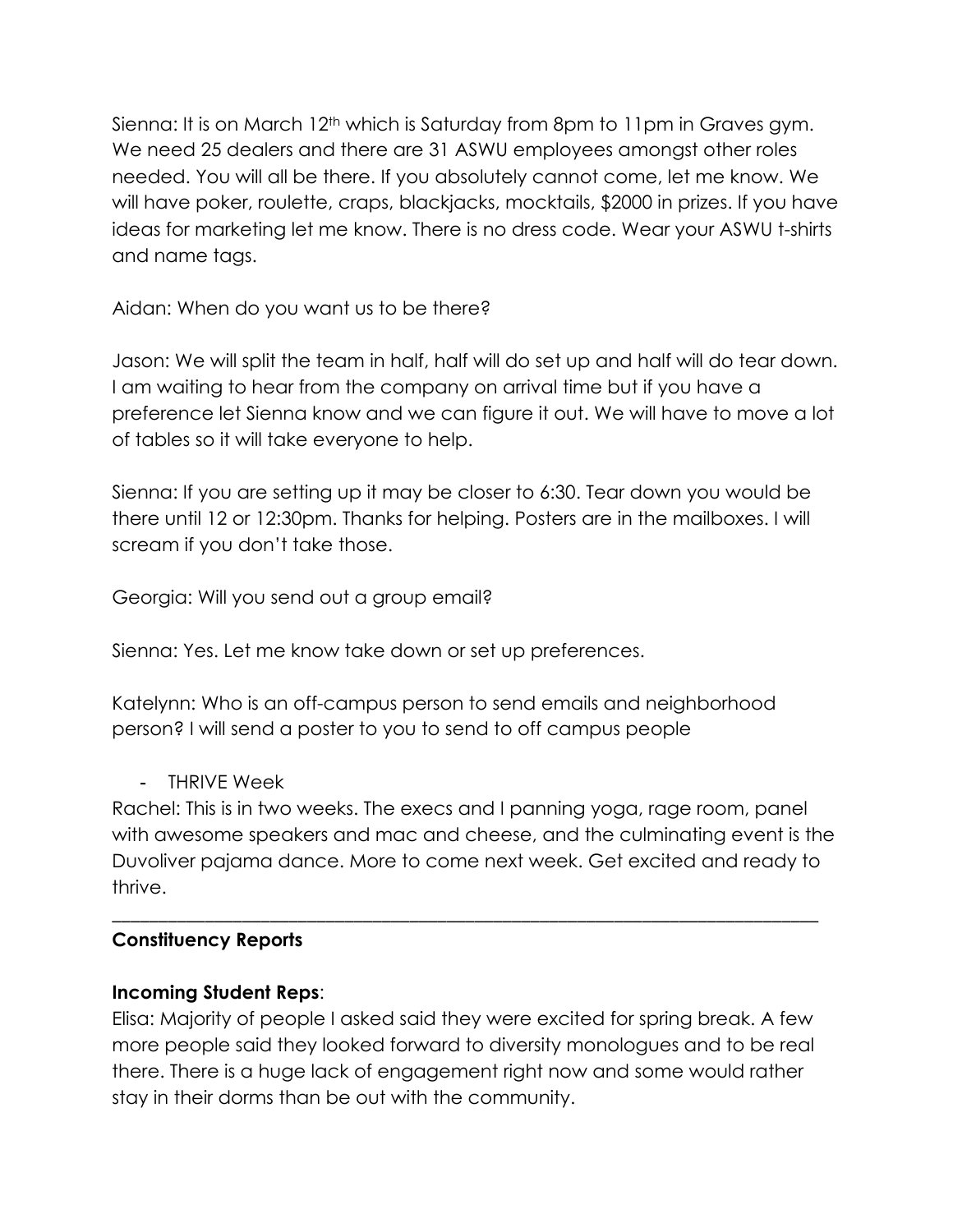Michelle:

#### **Off Campus:**

Reeshika: People are ready to come to our event. Please come to the event; you get free food. You are starving on a Thursday without free food.

## **The Village:**

Hannah: Most people are excited for spring break. A couple are excited for club fair tomorrow.

## **Warren:**

Logan: Warren is excited for the weekend and spring break. We have a few athletes out of seasons now from winter sports. We are having extra time to relax a little bit.

## **International Students:**

Michael: Most international students are looking forward to March 12<sup>th</sup> with no masks and spring break. International student retreat is coming up and the CDAs are taking them to Bozarth mansion.

# **Neighborhoods:**

Payton: Lots of people are excited for the weekend. Similar to everyone else, the upcoming theatre show is exciting as well.

# **Ballard:**

Katelynn: My gals were excited for water polo so that's fun, we do it every week. One of my constituents is a main person in the play so she is excited for that. They are also excited for the events coming up.

# **Boppell:**

Not present

#### **Duvall:**

Larkin: We are excited for a 3-day weekend and the nice weather. They want the sun to come out so we can lay in the grass outside. They are stressed so also excited for break.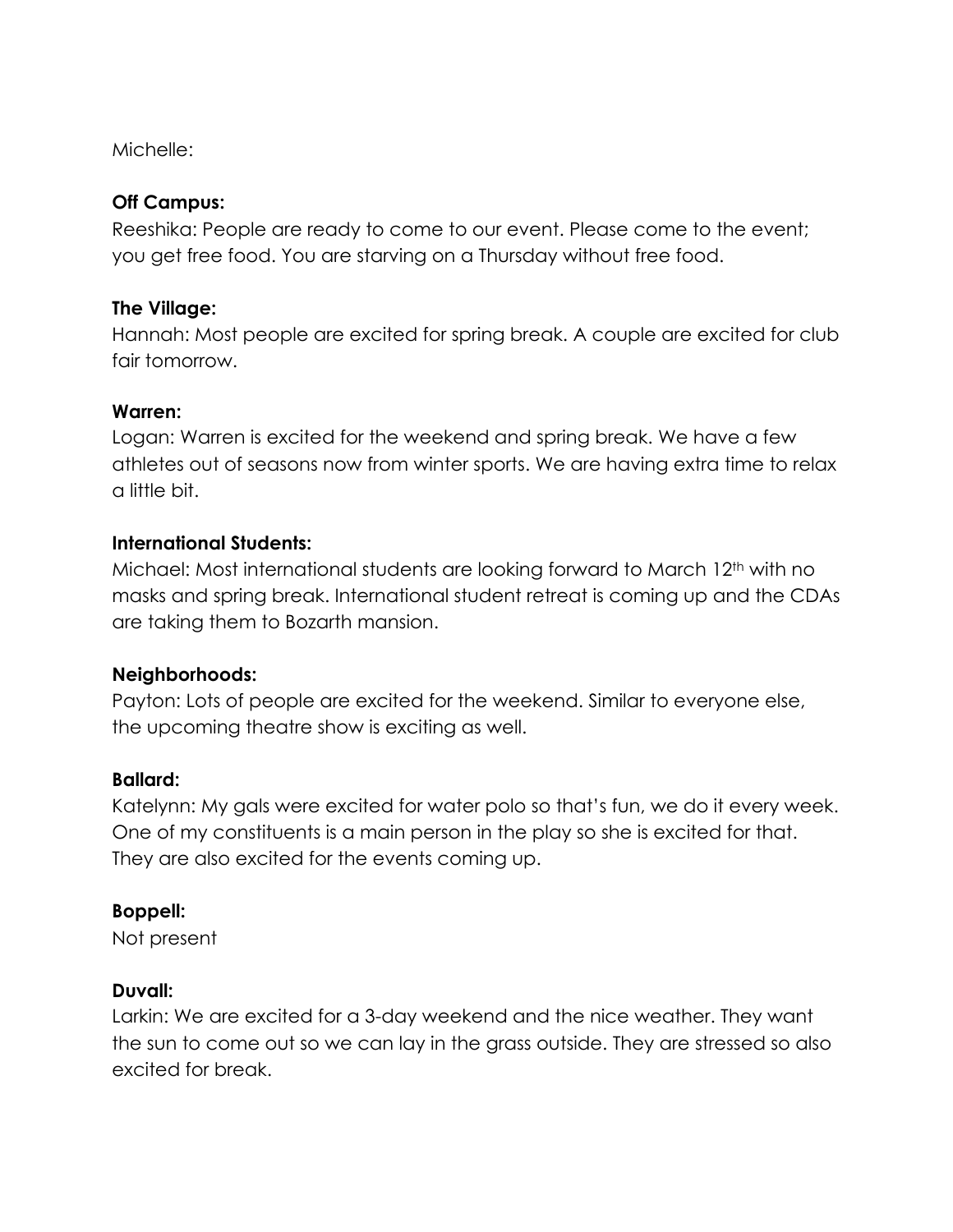#### **Oliver:**

Grace: Oliver has been doing well. We've had really engaging and interactive primetimes that the residents have been loving and the three-day weekend is definitely a relief for most. When asked what my constituents have been looking forward to right now besides the three-day weekend, I received responses such as springtime and the sunny weather, spring break, summer, easter, and more. The largest being the sunny weather to come. That's all I have to report on tonight.

# **Arend**:

Samie: Arend is great as always. When I asked constituents about what they are looking forward to, I got answers like three-day weekend, casino night, and spring break.

## **McMillan:**

Christian: I'm the proxy for Hans. Mac is doing well. I know we are tired of cold walks from mac to the hub, so we are looking forward to warm weather and a DnD session this weekend. Also, people are doing the Godspeed lent devotional which is exciting.

#### **Stewart**:

Rebecca: We are feeling the pressures, except in the bathroom because our water pressure is bad. I turned on the sink and the handle just goes down and shuts off. When I asked people what they are looking forward to, tonight the Stewart team is doing intramurals. There is Duvoliver dance excitement and other ASWU events.

#### **Baldwin-Jenkins**:

Kyle: BJ has been a force as of lately. The building is fighting back to the bathrooms especially multiple shower faucets are broken. Sinks are broken. Bathroom stalls are broken. Our spirit has not been broken. BJ has been doing okay. A lot of constituents have been looking forward to resting and going out and doing things. One constituent had a track meet this weekend.

# **Campus Vibes**

Jason: I just wanted to address things I have heard questions about and wanted to update you. As we know Inslee moved up the removal of the mask mandate

 $\_$  , and the set of the set of the set of the set of the set of the set of the set of the set of the set of the set of the set of the set of the set of the set of the set of the set of the set of the set of the set of th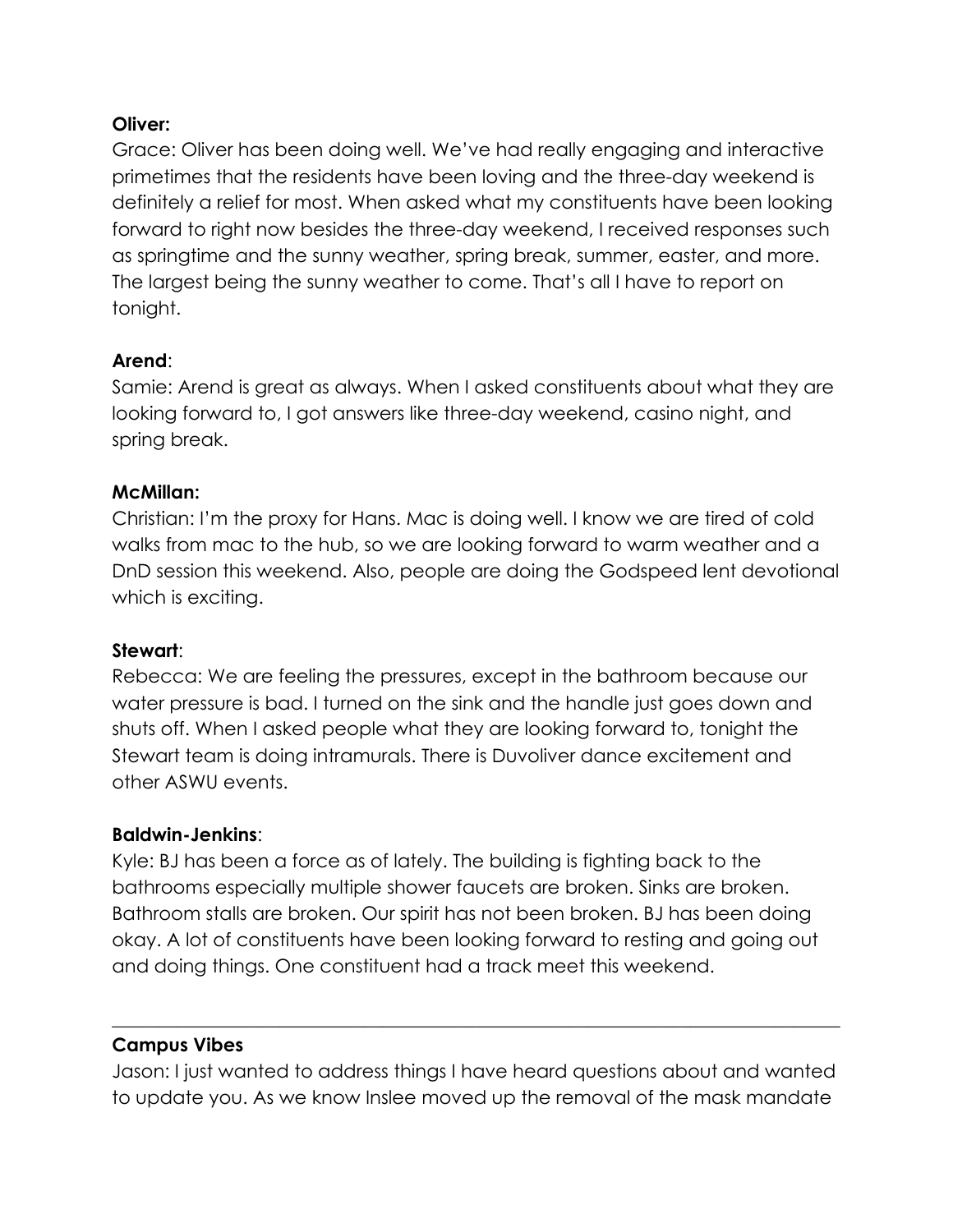to March 12. The university has not decided on things yet. We are hoping to announce things soon but covid response is meeting with the regional health district to have a best move moving forward. Second thing, some of you may have seen tweets or posts last week about Whitworth not caring about rape culture with some representatives of USAS and gen action getting involved. There was a poster up that said sex without consent is sexual assault. They wanted us to change the language on that because by definition it should be rape. There is a requested meeting with Rhosetta Rhodes. She met with them Monday and addressed concerns and we have changed the poster language and there was some reasoning why that language was chosen but we did not make the poster. The definition in Title IX is a formal legal definition. I could see why they would choose that but we as a Title IX committee talked and decided to change it. There are updated flyers. We will be sending out a survey on sexual assault on campus. We are anticipating some more regulations of Title IX standards in April specifically addressing prevention efforts which is something Whitworth has lacked because our green dot coordinator left. The Title IX committee is addressing these concerns. I encourage you that if you have questions, reach out to Rhosetta our Title IX coordinator. If you don't hear anything, go to Tim Caldwell, myself, Jennifer Toulouse-Lee, or Goldie Brown on the Title IX comm for answers to questions.

Christian: This Saturday March 12 is the Real Talk Real Action conference from 9am -1pm. I am running a workshop so I would love if you could be there. In GE you need to come for a special project. Grant will send out an email with the link to registration. Lunch is provided. Also speaking to Elisa's point on freshman involvement, Georgia and I felt that last year too. Spring is an awesome time to encourage freshmen to get involved for next year with applications being open. Encourage them to apply. Sophomores are doing great things on campus because upperclassmen asked them to be involved. Encourage them.

Rachel: We signed up for lots today so if you signed up, please email the times and places for everyone. Also, in my job description as president I get to come to primetimes in residence halls. Senators if you see fun primetimes in res halls, I would love to come and get to know people and feel the vibes in res halls. Email and text me if you have a cool one coming up and hopefully it will work. Primetimes are the coolest thing at Whitworth.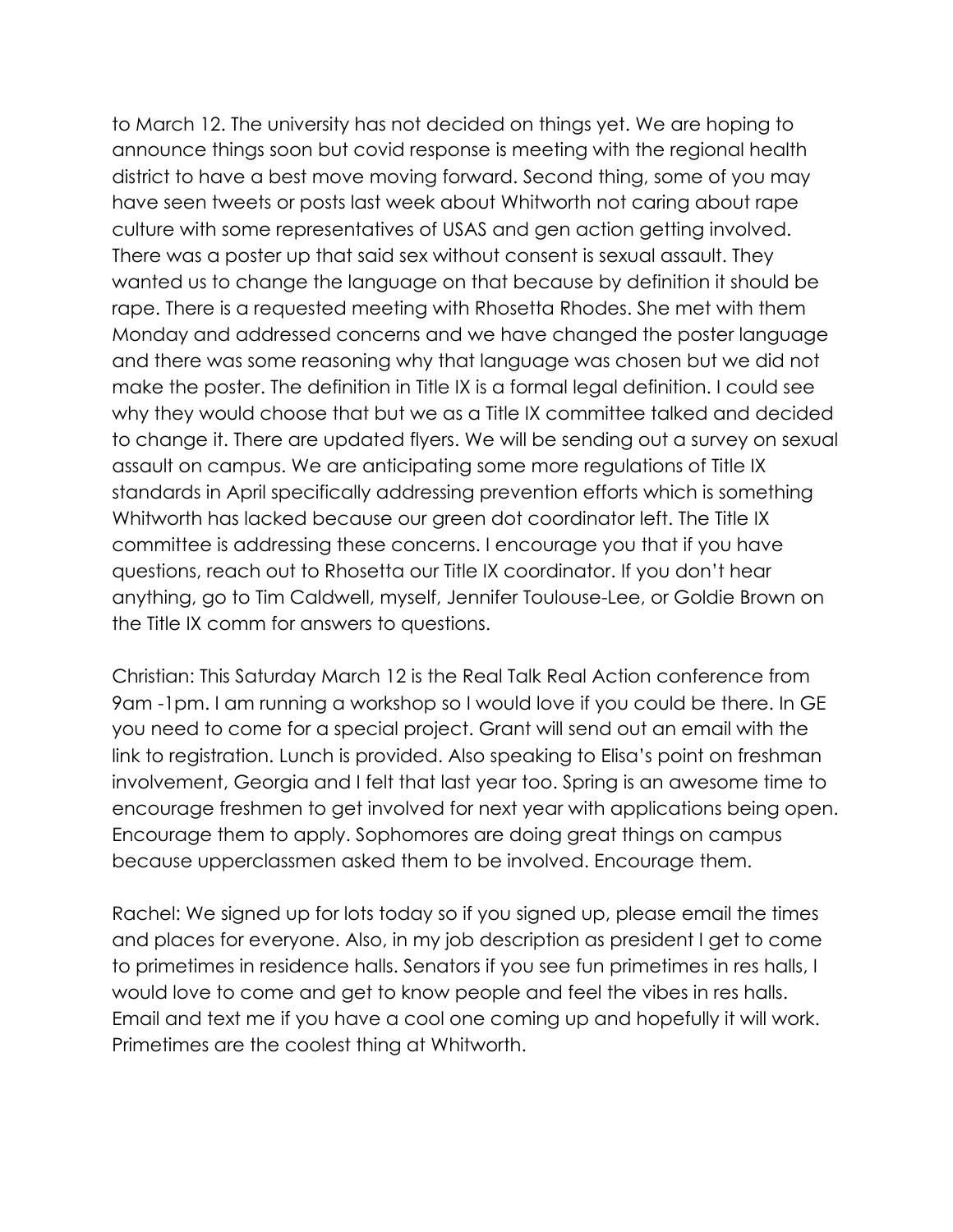Jamie F: I have 3 separate constituents who I was hanging out with this weekend ask about casino night. I could not answer that then but now I will so lots of hype off campus for that.

Aeron: Coordinator applications close Tuesday. The link is on our website and Instagram link. Continue to promote ASWU and the positions. Voting member positions are opening soon.

Makayla: One heavy note and one not so heavy. Most of you may know there is war in Ukraine, and it is becoming more toxic, and I want to encourage everyone to reach out to constituents especially international students from Europe to check on their mental health. I have talked to people expressing different things in class after reading the news each day. Be mindful of the world and we are excited for events but know that we are having candid conversations about world affairs and the impact on students. There is an awesome peaceful protest downtown to protest the housing crisis for homeless in Spokane. If you are interested, I have flyers if they want to collaborate for carpool, it is from noon-1pm and the rally we will be talking about stats and awareness to issues downtown. I recommend stopping by it will be at the train station.

#### **Shoutouts**

Elisa: Shoutout to Michelle, I am grateful for you to be the other incoming student rep. She is hardworking and sweet and charismatic and funny. Glad to work with you.

\_\_\_\_\_\_\_\_\_\_\_\_\_\_\_\_\_\_\_\_\_\_\_\_\_\_\_\_\_\_\_\_\_\_\_\_\_\_\_\_\_\_\_\_\_\_\_\_\_\_\_\_\_\_\_\_\_\_\_\_\_\_\_\_\_\_\_\_\_\_\_\_\_\_\_\_\_

Rachel: Shoutout to Tristy. It's been a while we are glad you are here and thank you for your role in the community.

Christian: Shoutout to Jenna, I got to go to the leadership training with the interfaith dialogue and it was an hour but did not feel like that. It went fast and there was so much knowledge. Cool event.

Georgia: Shoutout to Jenna, your events were great. They were needed on campus, and I appreciate that. Shoutout to Jessica, she killed it. It was great to see a good turnout to the event and how many students were active in it. Shoutout to Grant Abby and Aeron for the behind the scenes work and the organization.